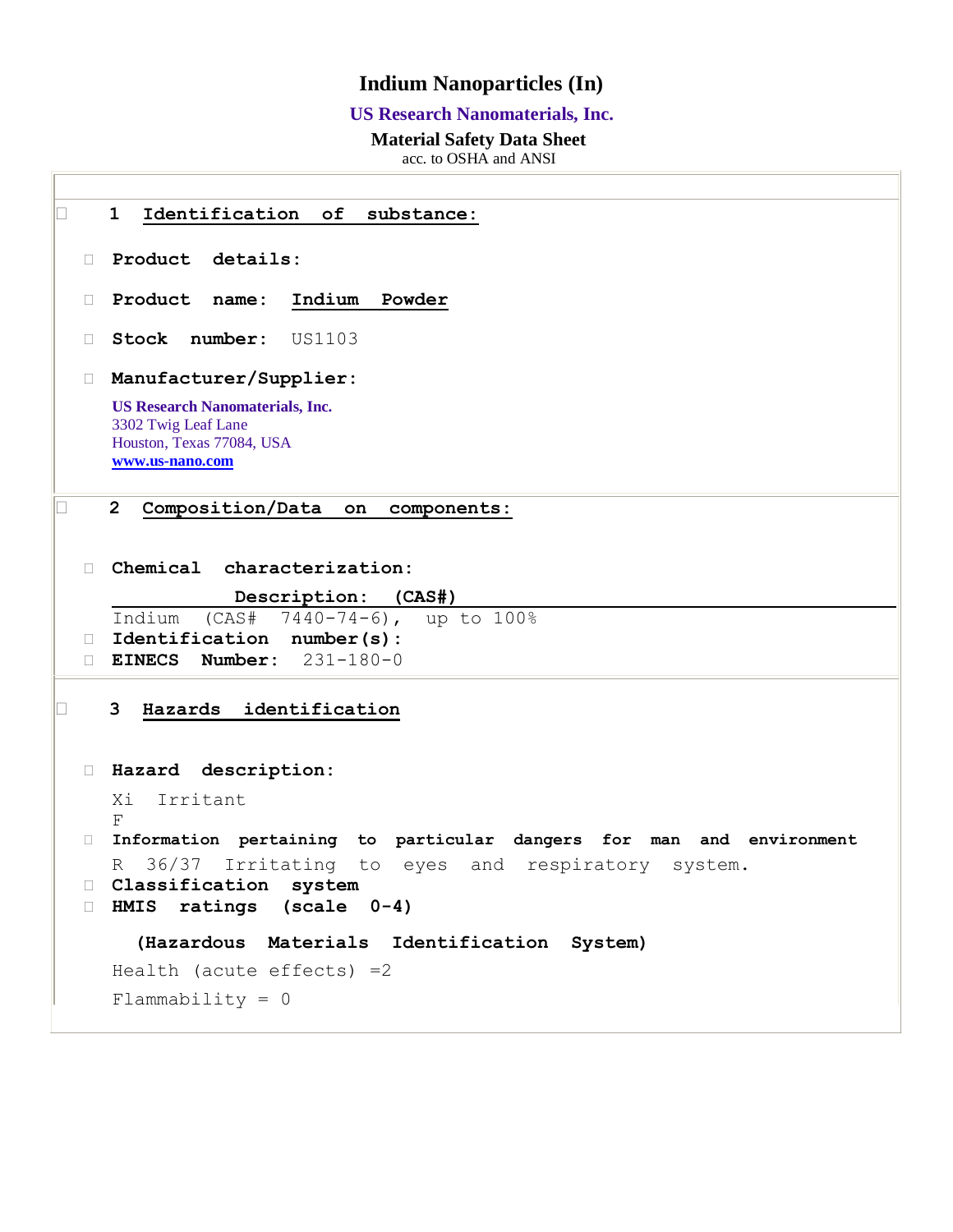```
Reactivity = 0 4 First aid measures
  After inhalation 
   Supply fresh air. If required, provide artificial respiration. 
   Keep patient warm. 
   Seek immediate medical advice. 
  After skin contact 
   Immediately wash with water and soap and rinse 
   thoroughly. Seek immediate medical advice. 
  After eye contact 
   Rinse opened eye for several minutes under running water. Then 
   consult a doctor. 
  After swallowing Seek immediate medical advice.
  Information for doctor 
  The following symptoms may occur: 
   Nausea 
   Cramp 
   Gastric or intestinal disorders. 
5 Fire fighting measures
 • Suitable extinguishing agents Use water spray, alcohol-resistant foam, 
   dry chemical or carbon dioxide.
  For safety reasons unsuitable extinguishing agents 
 \Box Protective equipment: 
   Wear self-contained respirator. 
   Wear fully protective impervious suit. 
6 Accidental release measures
  Person-related safety precautions: 
   Wear protective equipment. Keep unprotected persons 
   away. Ensure adequate ventilation 
   Keep away from ignition sources 
  Measures for environmental protection: 
   Do not allow material to be released to the environment without 
   proper governmental permits. 
  Measures for cleaning/collecting:
```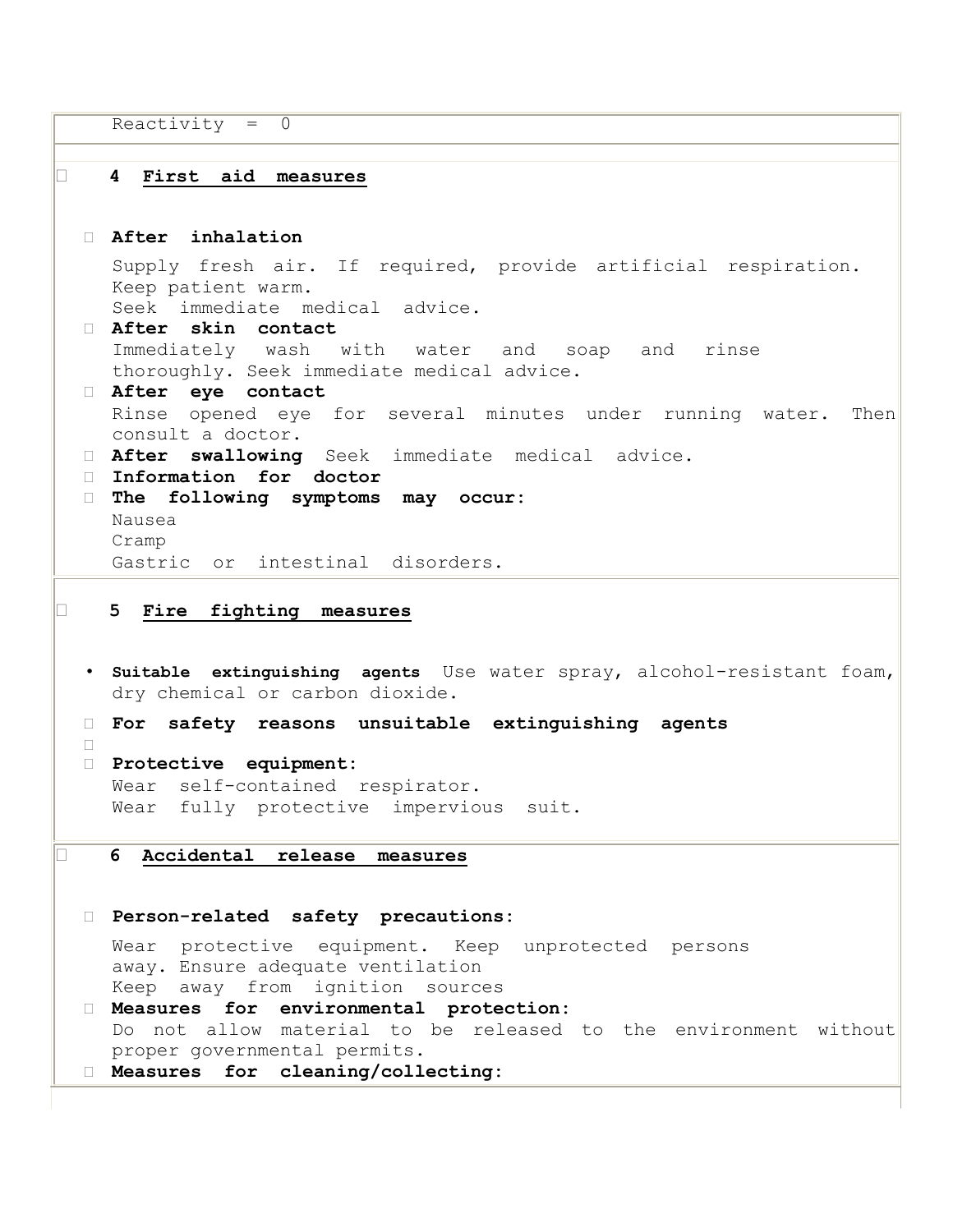|        | Ensure adequate ventilation.                                                              |
|--------|-------------------------------------------------------------------------------------------|
|        | Keep away from ignition sources.                                                          |
|        | Additional information:                                                                   |
|        | See Section 7 for information on safe handling                                            |
|        | See Section 8 for information on personal protection                                      |
|        | equipment. See Section 13 for disposal information.                                       |
|        | 7 Handling and storage                                                                    |
|        |                                                                                           |
|        |                                                                                           |
|        | <b>Handling</b>                                                                           |
| $\Box$ | Information for safe handling:                                                            |
|        | Handle under dry argon.                                                                   |
|        | Keep container tightly sealed.                                                            |
|        | Store in cool, dry place in tightly closed containers.                                    |
|        | Ensure good ventilation at the workplace.                                                 |
|        | Information about protection against explosions and fires:<br>Keep ignition sources away. |
|        | Protect against electrostatic charges.                                                    |
|        |                                                                                           |
|        |                                                                                           |
|        | Storage                                                                                   |
|        | D Requirements to be met by storerooms and receptacles:                                   |
|        | Store in a cool location.                                                                 |
|        | Information about storage in one common storage facility:                                 |
|        | Do not store together with oxidizing and acidic                                           |
|        | materials. Store away from halogens.                                                      |
|        | Store away from air.                                                                      |
|        | Store away from water/moisture.<br>Further information about storage conditions:          |
|        | Store under dry inert gas. Keep                                                           |
|        | container tightly sealed.                                                                 |
|        | Store in cool, dry conditions in well sealed containers.                                  |
|        |                                                                                           |
|        | 8<br>Exposure controls and personal protection                                            |
|        |                                                                                           |
|        |                                                                                           |
| П.     | Additional information about design of technical systems:                                 |
|        | Properly operating chemical fume hood designed for hazardous chemicals                    |
|        | and having an average face velocity of at least 100 feet per minute.                      |
|        | Components with limit values that require monitoring at the workplace:                    |
|        |                                                                                           |
|        | required.<br>Not                                                                          |
|        | Additional information:<br>No<br>data                                                     |

**Personal protective equipment**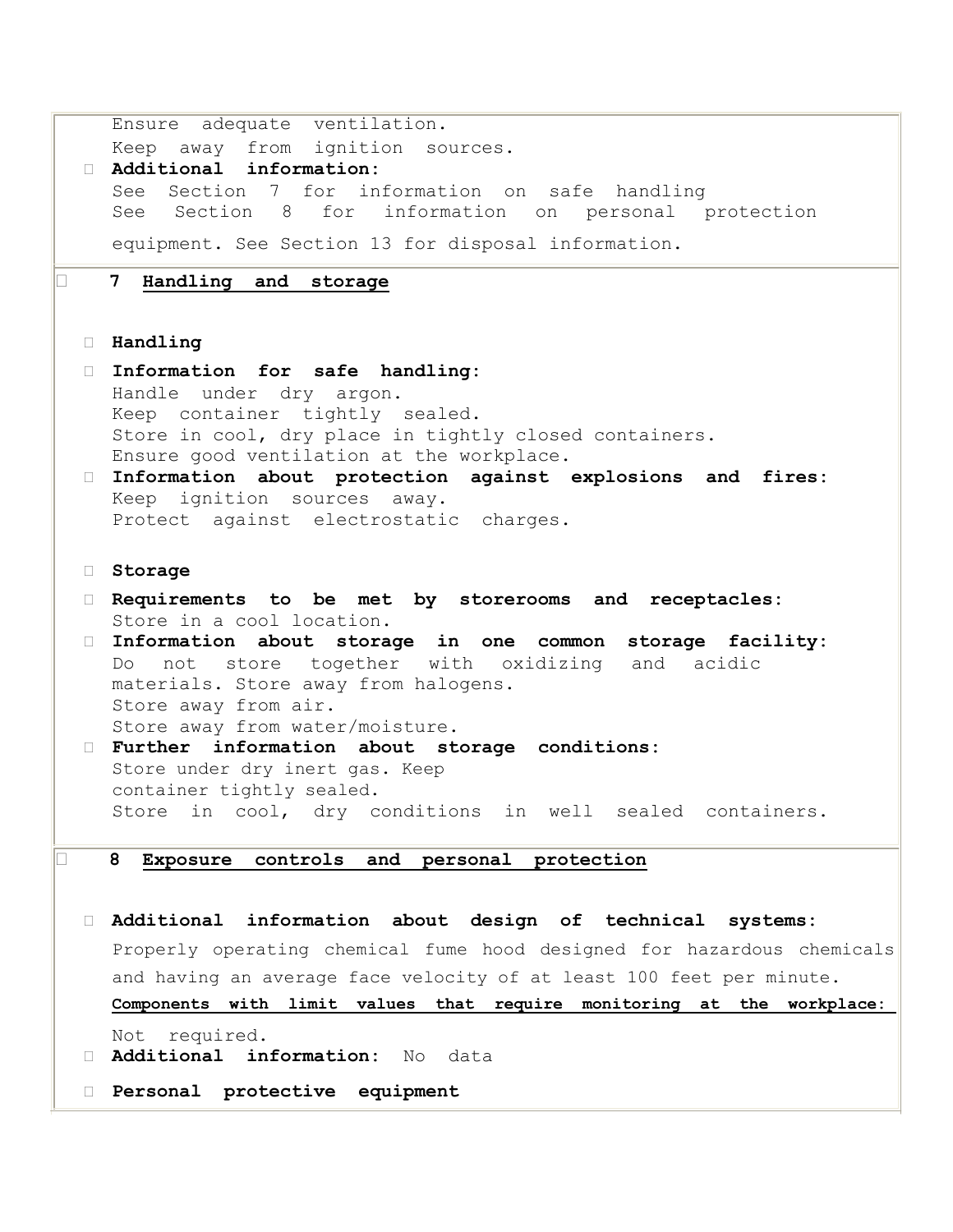```
 General protective and hygienic measures 
   The usual precautionary measures for handling chemicals should 
   be followed. 
   Keep away from foodstuffs, beverages and feed. 
   Remove all soiled and contaminated clothing immediately. 
   Wash hands before breaks and at the end of work. 
   Avoid contact with the eyes. 
   Avoid contact with the eyes and skin. 
  Breathing equipment: 
   Use suitable respirator when high concentrations are present. 
  Protection of hands: Impervious gloves
  Eye protection: Safety glasses
  Body protection: Protective work clothing.
9 Physical and chemical properties:
  General Information 
  Form: Powder
  Color: Black
  Odor: Odorless
 \BoxChange in condition

                                  Value/Range Unit Method
  Melting point/Melting range: 156.6 ° C
  Boiling point/Boiling range: 2000 ° C
  Sublimation temperature / start: Not determined
  Flash point: Not applicable
  Flammability (solid, gaseous)
 Ignition temperature: Not determined
  Decomposition temperature: Not determined
  Explosion limits:
 \Box Lower: Not determined
 Upper: Not determined
  Vapor pressure: at 25 ° C <0.01 hPa
 \Box Density: \Box at 25 \degree C \Box 7.3 \sigma/\text{cm}^3 Solubility in / Miscibility with
```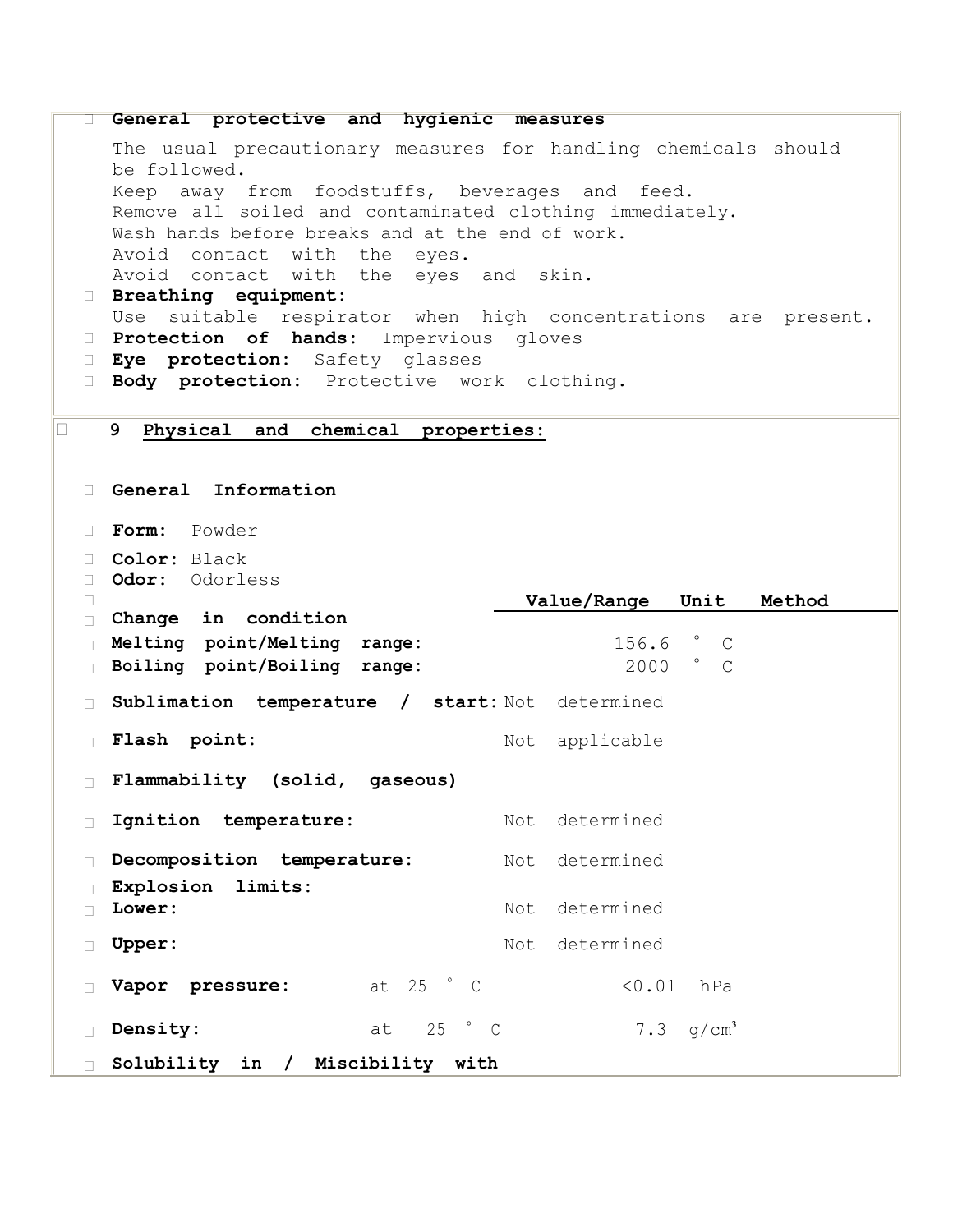**Water:** Insoluble **10 Stability and reactivity Thermal decomposition / conditions to be avoided:** Decomposition will not occur if used and stored according to specifications. **Materials to be avoided:**  Acids Water/moisture Oxidizing agents Air Halogens **Dangerous reactions** Reacts with strong oxidizing agents **Dangerous products of decomposition:** Metal oxide fume **11 Toxicological information Acute toxicity: LD/LC50 values that are relevant for classification: Primary irritant effect: on the skin:** Irritant to skin and mucous membranes. **on the eye:** Irritating effect. **Sensitization:** No sensitizing effects known. **Other information (about experimental toxicology):**  Tumorigenic effects have been observed on tests with laboratory animals. **Subacute to chronic toxicity:**  Indium compounds may cause vomiting, diarrhea, pink urine, black stool, and liver damage. May cause damage to the kidneys. Irritating to the respiratory tract, they may cause pulmonary fibrosis if dusts are inhaled. **Additional toxicological information:**  To the best of our knowledge the acute and chronic toxicity of this substance is not fully known. The Registry of Toxic Effects of Chemical Substances (RTECS) contains tumorigenic and/or carcinogenic and/or neoplastic data for components in this product. No classification data on carcinogenic properties of this material is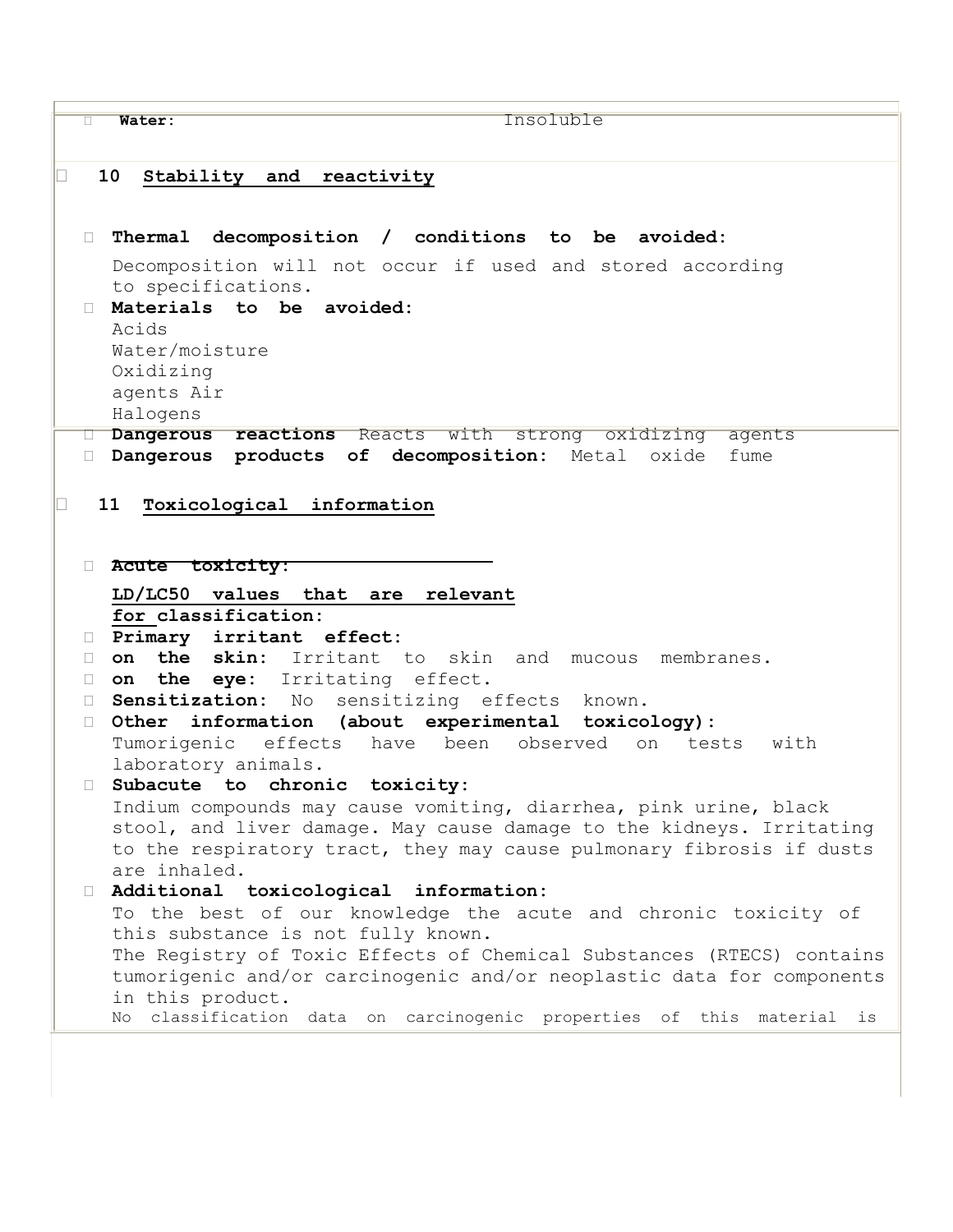```
available from the EPA, IARC, NTP, OSHA or ACGIH.
12 Ecological information:
  General notes: 
   Do not allow material to be released to the environment without 
   proper governmental permits. 
13 Disposal considerations
  Product: 
  Recommendation 
   Consult state, local or national regulations to ensure 
   proper disposal. 
  Uncleaned packagings: 
  Recommendation: 
   Disposal must be made according to official regulations. 
14 Transport information
  DOT regulations: 
 □ Not dangerous goods
  Identification number:
  Packing group:
  Proper shipping name (technical name):
  Land transport ADR/RID (cross-border)
 □ Not dangerous goods
  Item:
  Danger code (Kemler):
  UN-Number:
 • Description of goods: 
  Maritime transport IMDG:
 □ Not dangerous goods
  UN Number:
  Packaging group:
  Proper shipping name:
```